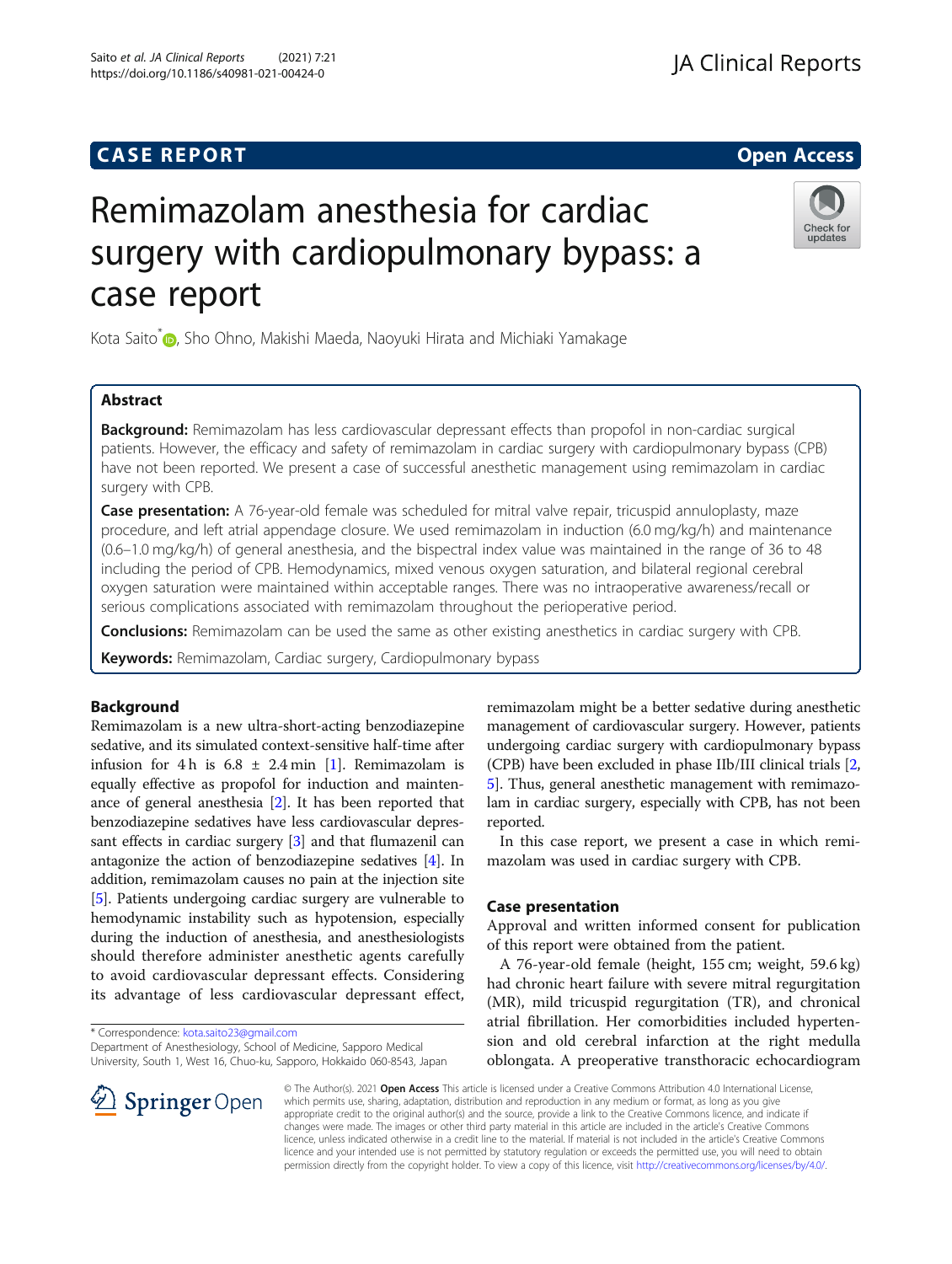(TTE) showed a left ventricular ejection fraction of 62% and no left ventricular wall asynergy. Mitral valve repair, tricuspid annuloplasty, maze procedure, and left atrial appendage closure were scheduled. The surgical risk calculated by the Society of Thoracic Surgeons score (STS score) was 2.23% and that calculated by the European System for Cardiac Operative Risk Evaluation (EURO score) was 2.52%.

On arrival at the operating room, we inserted an arterial line into the right radial artery to monitor hemodynamics. And we also monitored bilateral regional cerebral oxygen saturation (rSO<sub>2</sub>) by using INVOS<sup>TM</sup> and the bispectal index (BIS) value to assess the patient's depth of sedation. Anesthesia was induced using remimazolam at 6 mg/kg/h, remifentanil at 0.25 μg/kg/min, and rocuronium at 0.85 mg/kg. The patient did not complain of pain at the infusion site during administration of remimazolam. Remimazolam was adjusted by 1 mg/ kg/h after loss of consciousness (LoC). The time from administration of remimazolam to LoC was 130 s. We inserted central venous and pulmonary artery catheters from the right internal jugular vein as well as a probe for monitoring transesophageal echocardiography (TEE) after intubation. During induction, the patient's mean blood pressure (BP) decreased by more than 50%, from 137 to 54 mmHg, and 5 mg of ephedrine was administered three times to maintain mean BP over 65 mmHg.  $rSO<sub>2</sub>$  was decreased within 10% from the baseline value regardless of hypotension during induction. The BIS value ranged from 31 to 42 in the period of induction (Fig. 1). Remimazolam was adjusted by  $0.6-1.0$  mg/kg/h according to the BIS value until the end of the surgery, and the depth of sedation was stable when the BIS value ranged from 30 to 50, even in the period of undergoing CPB. We did not induce hypothermia, and body temperature was maintained at 35–36 °C during CPB.

Surgical procedures were completed successfully. While left ventricular function was preserved after CPB, oxygenation status deteriorated after CPB. Pa $O<sub>2</sub>/FiO<sub>2</sub>$  ratio (P/F ratio) decreased to 104 mmHg from 250 mmHg before CPB. Although we repeated sputum suction and recruitment maneuvers, P/F ratio was not improved (136 mmHg) at discharge from the operating room. TEE showed trivial MR remaining after mitral valve repair and systolic function was preserved. At the end of the surgery, the intraoperative dose of fentanyl was 17 μg/kg. Intraoperative infusion volume was 1300 ml and we transfused 280 ml of red blood cells and 720 ml of fresh frozen plasma. Bleeding volume was 360 ml, and water balance was + 1570 ml in total. Total operation time was 365 min, total anesthesia time was 474 min, and CPB time was 252 min.

We transferred the patient from the operating room to the intensive care unit (ICU). Administration of remimazolam was stopped after arriving at the ICU. A chest Xray and ultrasonography showed mild pleural effusion and atelectasis in the right lung field. We did not antagonize remimazolam with flumazenil because of the

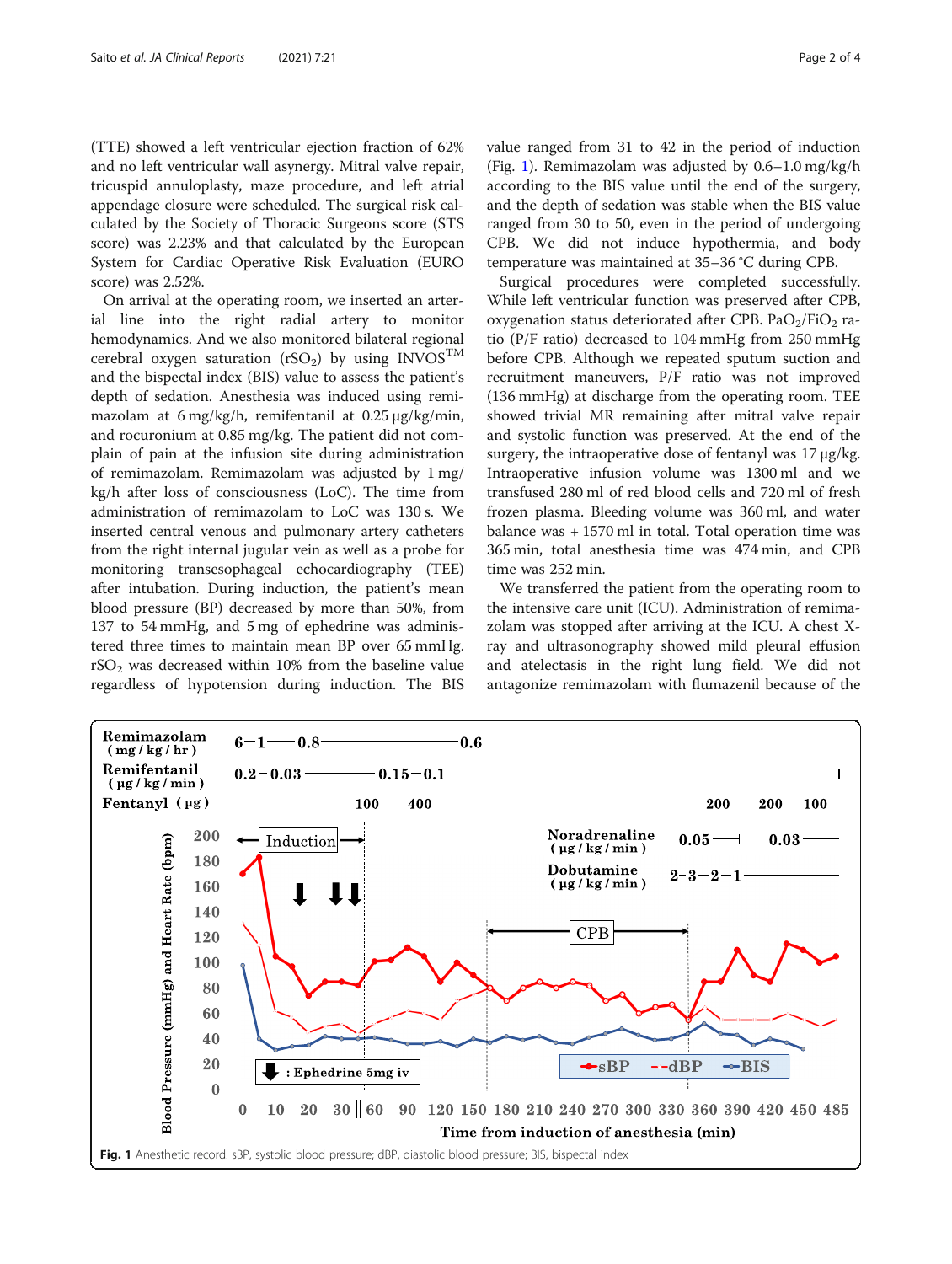poor oxygenation. Dexmedetomidine was administered until her oxygenation improved sufficiently for extubation. The patient showed a nodding response about 90 min after arriving at the ICU. The tracheal tube was removed 220 min later when the P/F ratio was 248 mmHg. We confirmed that there was no intraoperative awareness or recall and that there were no serious complications associated with the use of remimazolam throughout the perioperative period. The patient was moved to the general ward on postoperative day (POD) 1. The patient had disorientation and delirium on POD 6, but magnetic resonance imaging (MRI) showed no new lesion of cerebral infarction. The patient showed a motor and sensory disorder in her left lower limb on POD 10 and she was diagnosed with right cerebral infarction. She was discharged on POD 41 and transferred to another hospital to continue rehabilitation.

#### **Discussion**

In the management of general anesthesia in cardiac surgery, it is important to maintain hemodynamic stability and avoid a reduction in mean BP, especially during induction of anesthesia [\[6](#page-3-0)]. Propofol is commonly used as a sedative for intravenous anesthesia in induction and maintenance of anesthesia. However, the degree of BP reduction in induction is mild when benzodiazepine sedatives are used in cardiac surgery [\[3](#page-3-0)]. Therefore, midazolam, one of the benzodiazepine sedatives, is also used in induction but not in maintenance of anesthesia because its continuous administration could cause awaking delay due to its long half-life and accumulation [\[7\]](#page-3-0). In addition, it has been reported that fast-track surgery including early extubation shortened the period of ICU stay and saved medical resources [[8](#page-3-0)]. For this reason, early and clear awareness is required for extubation in the ICU after a cardiac operation under certain conditions such as good cardiac function and sufficient hemostasis.

In the present case, there was quite a large decrease in mean BP from baseline BP, from 137 to 54 mmHg, but BP soon recovered with ephedrine administration in the period of anesthesia induction. Although the recommended dose is 12 mg/kg/h in induction, we administered 6 mg/kg/h for safety considering the patient's cardiac condition. Throughout anesthesia,  $rSO<sub>2</sub>$  was maintained within 10% from the baseline value. Administration of a low dose of catecholamine, dobutamine  $(2.0 \mu g/kg/min)$ , and noradrenaline  $(0.03 \mu g/kg/min)$  enabled hemodynamics to be maintained after CPB. Further study is required to determine the suitable dose of remimazolam for the less cardiovascular depressant effect in cardiac surgery.

Sedation of the patient was continued after surgery because of the low oxygenation status. However, there is a possibility that anesthesiologists might be able to achieve

earlier recovery from anesthesia and assess the patient's neurological signs early after surgery through the shortacting characteristics of remimazolam and antagonizing with flumazenil.

We also used remimazolam during maintenance of anesthesia, even in the period of CPB, based on BIS values. Sheng et al. reported that BIS monitoring is appropriate for assessing awareness signs during remimazolam anesthesia [[9\]](#page-3-0). Although we did not administer any additional sedatives, the patient did not have any intraoperative recall/awareness. We believe that BIS monitoring enables assessment of the depth of sedation in remimazolam anesthesia.

Previous studies showed that while the concentration of propofol is diluted by the priming volume during CPB, the necessary dose of propofol tends not to be increased for the following reasons. First, the free drug concentration of propofol increases with decrease in the plasma albumin level [\[10](#page-3-0)]. Second, hypothermia and decreased hepatic perfusion possibly make propofol metabolism slower  $[11]$  $[11]$  $[11]$ . In addition, it is well known that some sedative agents can be absorbed by CPB devices [[12\]](#page-3-0). On the other hand, remimazolam is metabolized by elastase, which is produced by the liver, and it is thought to be metabolized earlier compared to other existing anesthetic agents [\[13](#page-3-0)]. Considering the changes in the BIS value during CPB, remimazolam might have a tendency similar to that of propofol regarding the necessary dose during CPB. To reveal this, detailed pharmacokinetic and pharmacodynamics analyses of remimazolam during CPB would be required for the safe use of remimazolam in cardiac surgery.

In summary, we could use remimazolam in induction and maintenance of anesthesia for cardiac surgery with CPB. Considering the advantages of benzodiazepine sedatives as mentioned above and the ultra-short-acting property of remimazolam, remimazolam has the possibility of being a novel sedative in the field of cardiovascular anesthesia. Further research is necessary to reveal its effectiveness and disadvantages by using remimazolam in various cases.

#### Abbreviations

CPB: Cardiopulmonary bypass; MR: Mitral regurgitation; TR: Tricuspid regurgitation; TTE: Transthoracic echocardiogram; TEE: Transesophageal echocardiography; rSO<sub>2</sub>: Bilateral regional cerebral oxygen saturation; BP: Blood pressure; BIS: Bispectal index; LoC: Loss of consciousness; P/F ratio: PaO<sub>2</sub>/FiO<sub>2</sub> ratio; ICU: Intensive care unit; MRI: Magnetic resonance imaging; PCPS: Percutaneous cardiopulmonary support

#### Acknowledgements

Not applicable

#### Authors' contributions

KS and MM experienced the case and performed anesthetic management. KS wrote the first draft of the manuscript. SO helped with the writing of the manuscript. MY and NH made critical revisions. All authors approved the final manuscript.